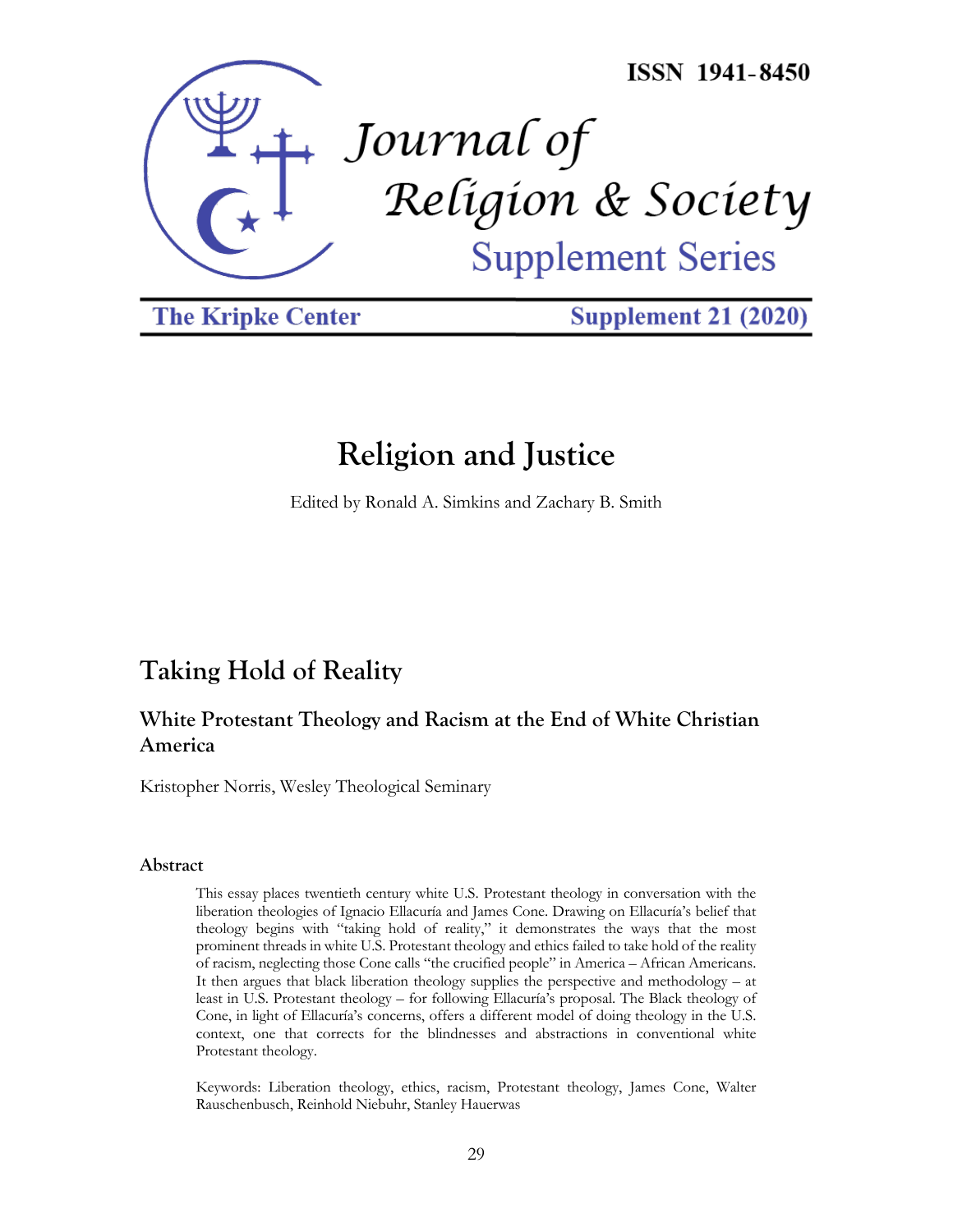#### **Introduction**

In the mountain village of Juayua, El Salvador, stands a white cathedral. In January 1932 the Salvadoran military executed hundreds, perhaps thousands of poor *campesinos* in the square facing this cathedral, as part of a massacre of over 30,000 indigenous peasants. Despite its porcelain façade, the cathedral is called the Church of the Black Christ because of the crucifix adorning its altar. Charred from 400 years of candle flames, this statue of Christ – transfigured into the dark skin of the murdered indigenous people – stands as a pilgrimage site and emblem of God's solidarity with the oppressed. Such symbols and memories served as inspiration for Salvadoran priests and liberation theologians like Oscar Romero, Jon Sobrino, and Ignacio Ellacuría to write about the oppression of the "crucified peoples" of Latin America.

The Jesuit priest Ellacuría insisted that any theology concerned with discerning the activity and reign of God in the world must begin by "taking hold of reality" (Ellacuría 1987: 9). For him, this means "not only standing before the *idea* of things or their meaning" – theology as abstract divine ideas to be applied to reality – but actually joining people in their reality. It is "being among them through their active, material mediations," a lived theology emerging from within the concrete and material conditions of the people seeking after God (Ellacuría 1975a: 419). <sup>1</sup> In light of the brutal reality that was facing the Salvadoran people – one of civil war, poverty and hunger, and governmental oppression – he proposed that theology must be "historicized," by which he meant that any theological concept like salvation or utopia must be understood "as part of an ongoing historical process, to grasp how its usage interacts with, resists, or transforms, the various dynamisms that constitute one's own specific historical situation" (Ashley: 146).<sup>2</sup> A historical method of doing theology, according to Ellacuría, "ought to be adequate to what history is: a real process encompassing all of human reality, personally and structurally considered" (Ellacuría 1975b: 12).

Moreover, and perhaps more importantly, Ellacuría insisted that the theologian cannot fully grasp this reality, one's specific situation, without considering the "crucified people." "A vast portion of humankind," he lamented, "is literally and historically crucified by natural oppressions and especially by historical and personal oppressions" (Ellacuría 1993a: 581). Like the Black Christ hanging on a cross, the crucified people – the poor farmers and laborers long oppressed by state and church – provide a mirror to those with wealth, power, and privilege, revealing them for who they truly are. They reflect a reality that the powerful attempt to mask.

This means, for theologians in the U.S. to properly discern the work of God, we must take hold of our own reality by witnessing the crucified people in our midst (Sobrino: 5). In

<sup>1</sup> Ellacuría was one of six Jesuit priests and two others who were murdered in 1989 by a US-trained battalion of the Salvadoran military at the University of Central America, where he taught philosophy and theology, during the long civil war in El Salvador.

<sup>2</sup> This theological epistemology emerged in Ellacuría's work due to the influence of his philosophical mentor, Xavier Zubiri. Zubiri criticized modern philosophy's preoccupation with the mind over the material and being over reality. In contrast to this "logification of intelligence" and "entification of reality," he sought a philosophical integration of "being rooted in reality" which illuminated the material and sensual dimensions and consequences of human thought. Ellacuría reasserted this epistemology in a theological register, contending that it was the only true way for a theologian to critically engage reality (Lassalle-Klein: 99-102, 90-92). I thank Matt Cuff for pointing me to this material and for discussions on Jesuit and liberation theology.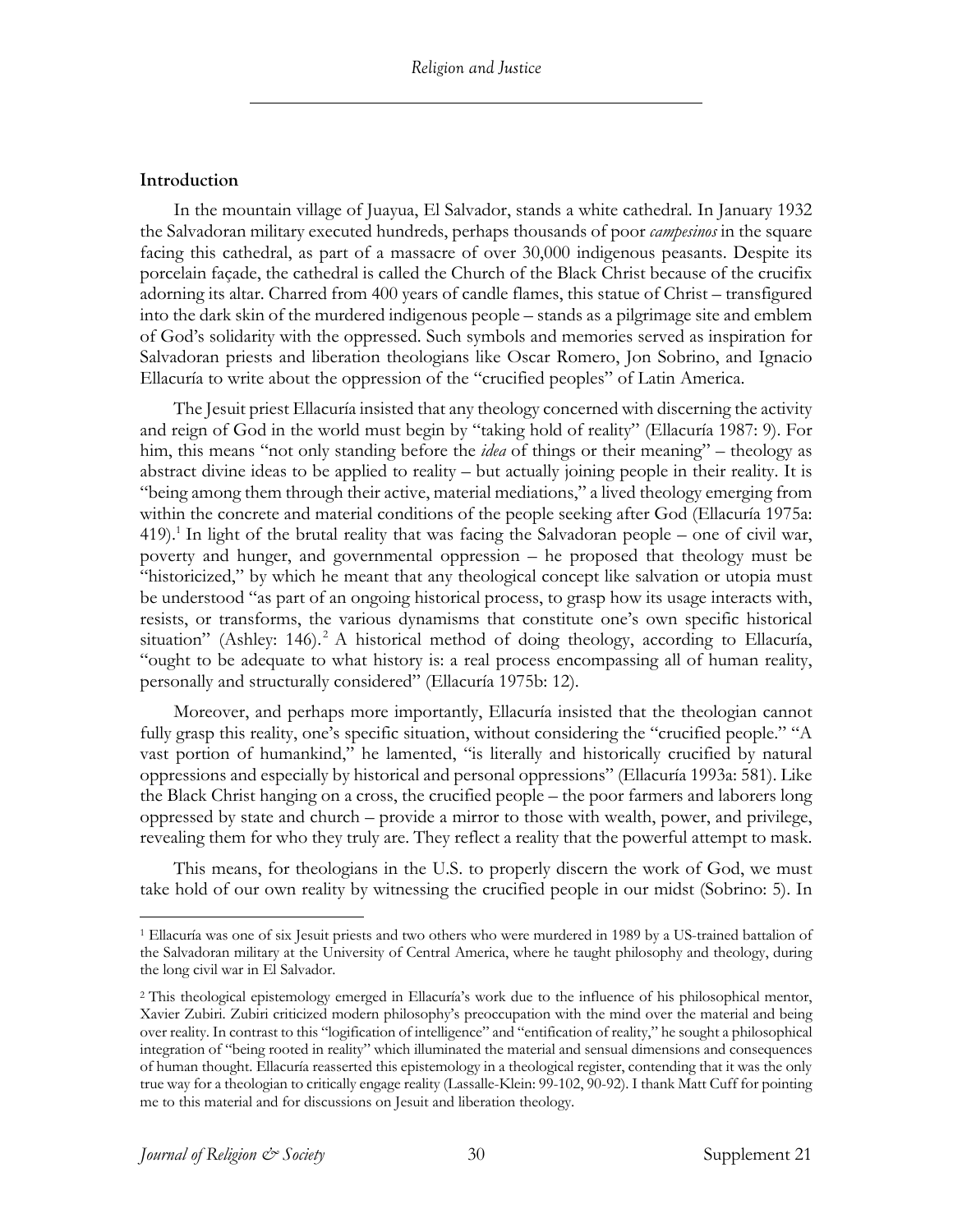our context, Black and womanist theologians like James Cone, M. Shawn Copeland, and Kelly Brown Douglas have argued that the crucified bodies are the lynched bodies of African Americans (see Copeland 2010, Cone 2011, and Douglas 2015). In the US, the oppressed are Black (Cone 1969: 68). <sup>3</sup> Whether oppressed by slavery, the terror of Jim Crow, the humiliation of segregation, or the more sinister and veiled forms of white supremacy we witness today, Cone writes, "If one wants to create an American Christian theology, one must begin with the experience of the slaves, the *crucified people* in American history" (Cone 2015).<sup>4</sup> Yet, white Protestant theology in America has failed to do this.

This essay is a critical reflection upon my own theological heritage. I will briefly demonstrate how the most prominent threads in white U.S. Protestant theology and ethics have failed to take hold of the reality of racism, neglecting the crucified people. Over the last 150 years, since the end of the Civil War and emancipation of enslaved African Americans, white Protestant theological ethics in the United States has witnessed three major movements: the social gospel, Christian realism, and postliberalism. Each of these has engaged social and political concerns in successive attempts to correct for the inadequacies of its predecessor. Yet, despite their commitments to developing a political vision or social ethic, each has inadequately addressed the reality of racism in the US. In this way, they have failed at the theological task identified by Ellacuría and Catholic liberation theologians of taking hold of reality and have neglected one of the most consequential social and political issues during their time. I will focus on the work of the key figure in each movement, three of the most influential theologians in U.S. history: Walter Rauschenbusch, Reinhold Niebuhr, and Stanley Hauerwas, respectively.

But before turning to that task, I should first explain why I would expect these figures to adhere to the prescription of a Jesuit priest writing, in some cases, a quarter to half a century later. I make this argument for two reasons. First, I contend that Ellacuría's vision of the task of theology is perennial and unavoidable. This is a descriptive claim: it simply *is* the way faith seeks understanding within contingent, conditioned human contexts. There is no way around it. My normative claim that follows is that theologians would speak more profoundly and truthfully if their human speech about God began by explicitly attending to those contingent, created, and fallen realities. Second, this is what each of these three theologians, in their own particular ways, professed to be doing. Rauschenbusch and Niebuhr were concerned about social issues but failed to adequately address what was undoubtedly one of the most pressing social problems of their moment. Additionally, Hauerwas, by contending that the church itself is a social ethic, fails to see the white supremacy promoted within the church.<sup>5</sup> Consequently,

<sup>3</sup> Cone was not the first to make this claim. A few earlier references in American history were Robert Alexander Young in his 1829 *Ethiopian Manifesto*, Henry McNeal Turner, who called God a "Negro" in an 1898 speech; and, of course, Countee Cullen in his 1928 poem titled "The Black Christ."

<sup>4</sup> In fact, in his posthumously published memoir, Cone claims that though he writes "out of my experience as an African American growing up in segregated Arkansas," he writes "on behalf of all those whom the Salvadoran theologian and martyr Ignacio Ellacuría called the 'crucified peoples of history'" (Cone 2018: 132).

<sup>5</sup> See criticisms of the dangers of Hauerwas's sharply bounded and self-contained ecclesiology in Tanner; Healy.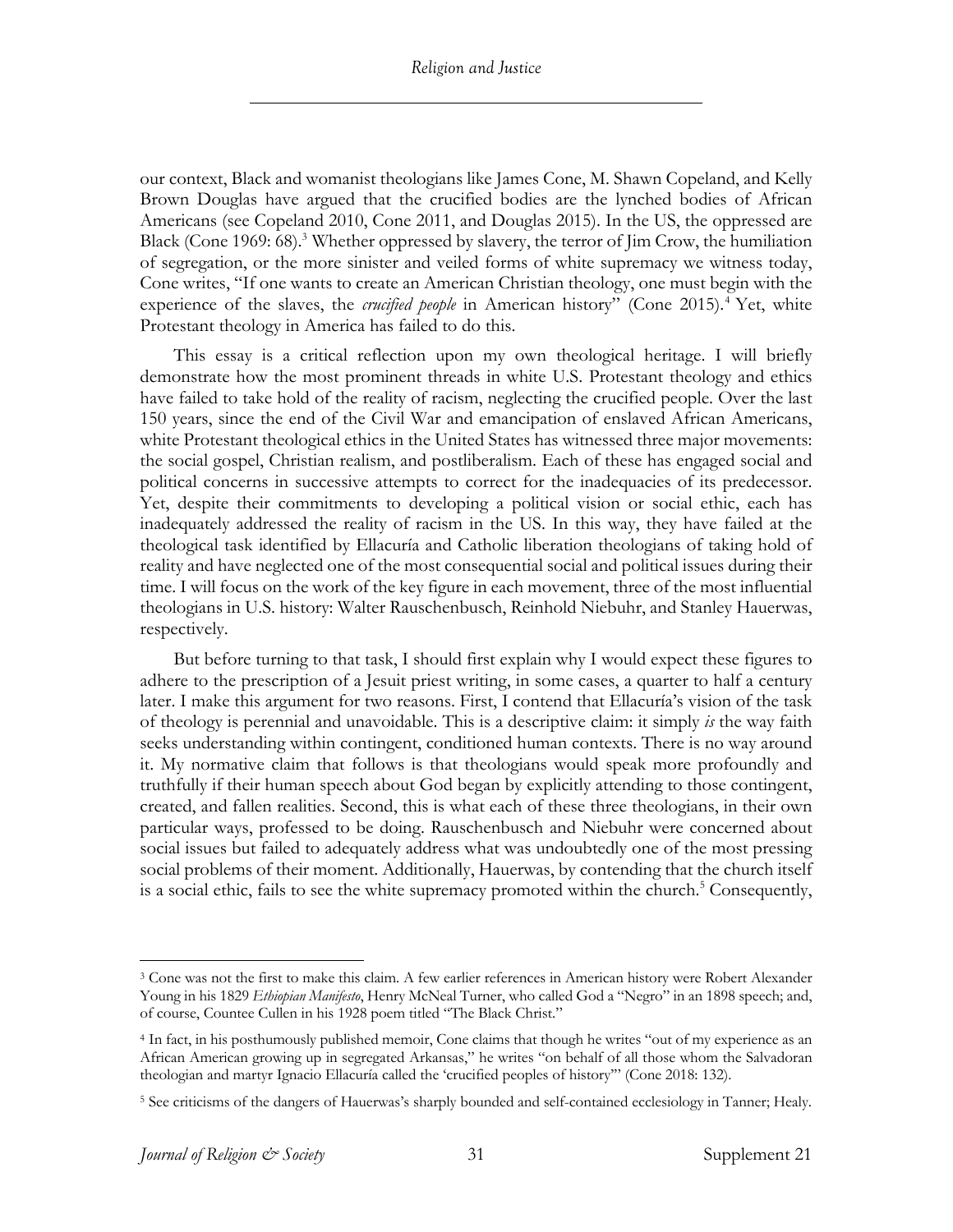by not taking hold of reality, white American Protestant theology has perpetuated racial oppression by not tending to its own, often latent, white supremacy.

After briefly analyzing each theologian, I will argue that Black liberation theology supplies the perspective and methodology – at least in U.S. Protestant theology – for following Ellacuría's proposal. Yet, as Ellacuría insists, taking hold of reality is only the first step. It must be followed by the tasks of "bearing the burden of reality" and "taking responsibility for reality," which he defines as the work of "taking the crucified people down from the cross" (Ellacuría 1975a: 419; 1991: 119-24).6 I conclude by drawing on the work of James Cone to construct a model for what these tasks entail in our current U.S. reality. The Black theology of Cone, in light of Ellacuría's concerns, offers white Protestant theologians resources for a different model of doing theology in the U.S. context, one that corrects for the blindnesses and abstractions in conventional white Protestant theology.

#### **Rauschenbusch and the Social Gospel**

The social gospel emerged at the turn of the twentieth century, proposing to "Christianize the social order" in the face of growing economic and social crises. It may seem surprising, then, that its foremost theologian, Walter Rauschenbusch, had little to say about race in spite of the fact that the social gospel reached its apex during the worst years of lynching. In a 1914 essay on "The Problem of the Black Man," he expressed regret for not addressing the race problem. Yet even his meager late-career attempts never remedied this oversight. In fact, Preston Williams contends that the social gospel's "astigmatism" regarding race was no simple oversight, but an embedded feature of its mode of analysis (Williams: 233, 236).

Rauschenbusch never collaborated with Black leaders to develop social goals or expand his vision of social evil to include racism (Trimiew: 29). Hell's Kitchen, where he served as pastor of a Baptist congregation, was still primarily white at this time, and his lack of encounter with the reality of Black suffering led to a belief that it was the South's problem to solve (Rauschenbusch 1914: 732). Additionally, since the social gospel developed out of a European context that was dealing with issues of labor and poverty, and collaborated almost exclusively with white churches, Rauschenbusch, according to Williams, "analyzed America in terms of class alone with no reference to race" (236). He did offer a few lines to lynching, but mostly noted the *economic* "slavery" of the industrial system and outbursts of mob violence as elements of "the present crisis" in *Christianity and the Social Gospel* and failed to connect these to the legacies of racial slavery or mob lynchings (Guth: 18). There was no need to engage with the Black community, because the agency for social change resided with white Christians. Betraying his own beliefs in white superiority and accommodating the pseudo-scientific cultural assumptions of the day, he paternalistically enjoined the white church to "take our *belated* black brother by the hand and urge him along the road of steady and intelligent labor, of family fidelity, of hope and self-confidence" (Rauschenbusch 1914: 733). The Black community was a backward group, who needed to be "urged" along by the "hand" of white

<sup>6</sup> Robert Lassalle-Klein describes these three steps in Ellacuría's methodology as being present to reality, recognizing the ethical weight of reality, and transforming reality (Lassalle-Klein: 94-97). Ellacuría explains this final step as "taking away the sin of the world and making the incarnate life of God present in humanity and human relationships" (Ellacuría 1993b: 291).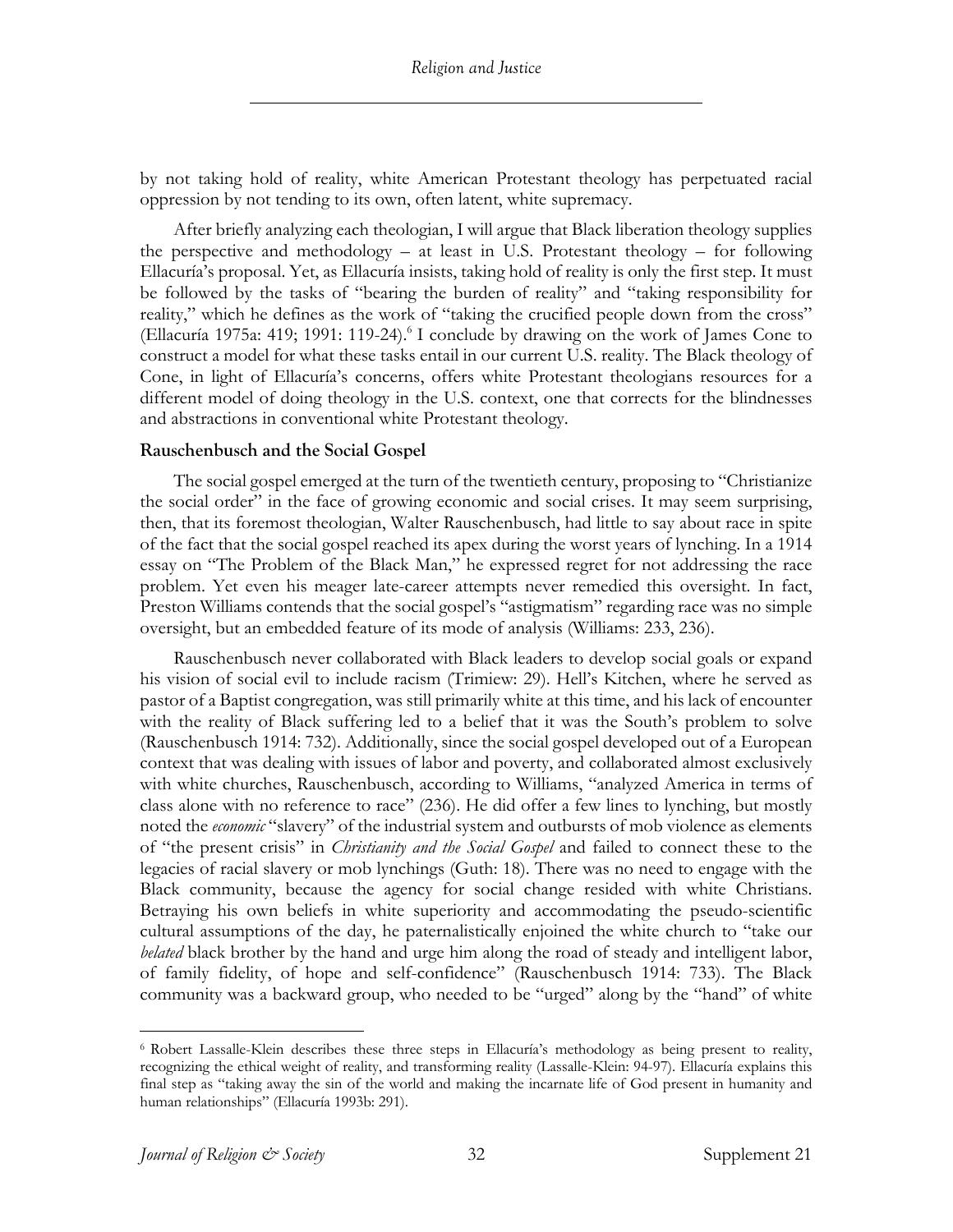leaders toward self-determination by instilling Christian values like family commitment and "steadiness" (read: patience).

This failure to attend to the urgent reality of racial oppression is also grounded, methodologically, in the theological underpinnings of the social gospel itself. Rauschenbusch considered racial injustice a problem limited to the American south that would gradually be resolved through economic reform (Rauschenbusch 1914: 732). But this gradualism and "superficial optimism" were characteristics of the social gospel that Martin Luther King would later suggest contributed to its failure to comprehend the systemic nature of racism and depths of suffering caused by it (King 2010: 87). Rauschenbusch's optimistic account of human moral agency led to support of incremental change in achieving social justice. He employed the idyllic example of fruit trees blossoming to describe the gradual moral growth of society – "the culmination of a long process" (Rauschenbusch 1991: 422). God's kingdom advances slowly, meaning that Christians "can afford to wait" while working for gradual, incremental social changes. All of this resulted in calls for patience in the struggle against racism. His insistence that we "Give it time!" strikes a bold contrast with King's later assertion of "Why we can't wait." (Rauschenbusch 1991: 142; King 1963). Regarding the issue of race, then, Glenn Bucher claims, "the social gospel was less an effort to Christianize the social order and more a Christianing of the status quo" (Bucher: 146).

#### **Niebuhr and Christian Realism**

The optimism and sentimental hope of the social gospel began to dismantle in the trenches of world war. Taking as his starting point for theological reflection "the facts of experience" (Niebuhr 1953: 119), Reinhold Niebuhr became the key figure of Christian realism, a theological movement sober to the sinful self-interest of society and concerned with creating tolerable forms of order and justice through rational analysis of particular situations (Niebuhr 1959a: 2, 7, 11). Niebuhr lived in Detroit in the 1910s and 20s during the "great migration" of Black people from the south, and in Harlem during the Renaissance of the 1930s and 40s. He could not avoid seeing the reality of Black life in America. While a pastor in Detroit he served as chairman of the Mayor's Committee on Race Relations and on the board of a farming co-operative in the Mississippi Delta (West: 29-49, 33). Reflecting on these experiences he observed the situation of African Americans as a "really desperate one" and claimed that most people do not understand "the misery and pain which exists among these people" (Niebuhr 1965: 12). He called white racial pride a "form of original sin" and advocated for nonviolent coercive strategies like boycotts of segregated white-owned businesses (Niebuhr 1934: 285-86). However, he never deeply engaged with those in the struggle nor offered concrete calls for white repentance and reparation. James Cone claims that while Niebuhr wrote essays about race, it "was never one of his central theological or political concerns" (Cone 2011: 41).

As womanist ethicist Traci West argues, despite living in Harlem, he was blind to black women activists like Ella Baker, right outside the window of his Union Seminary office, who were *already* carrying out the nonviolent strategies of boycotts that he was busy proposing. She suggests that Niebuhr serves as an example of the "erasure of the significance of what people of color were doing and thinking within history" (West: 35). In fact, while expressing a white paternalism that blamed the suffering of African Americans, in part, on their "cultural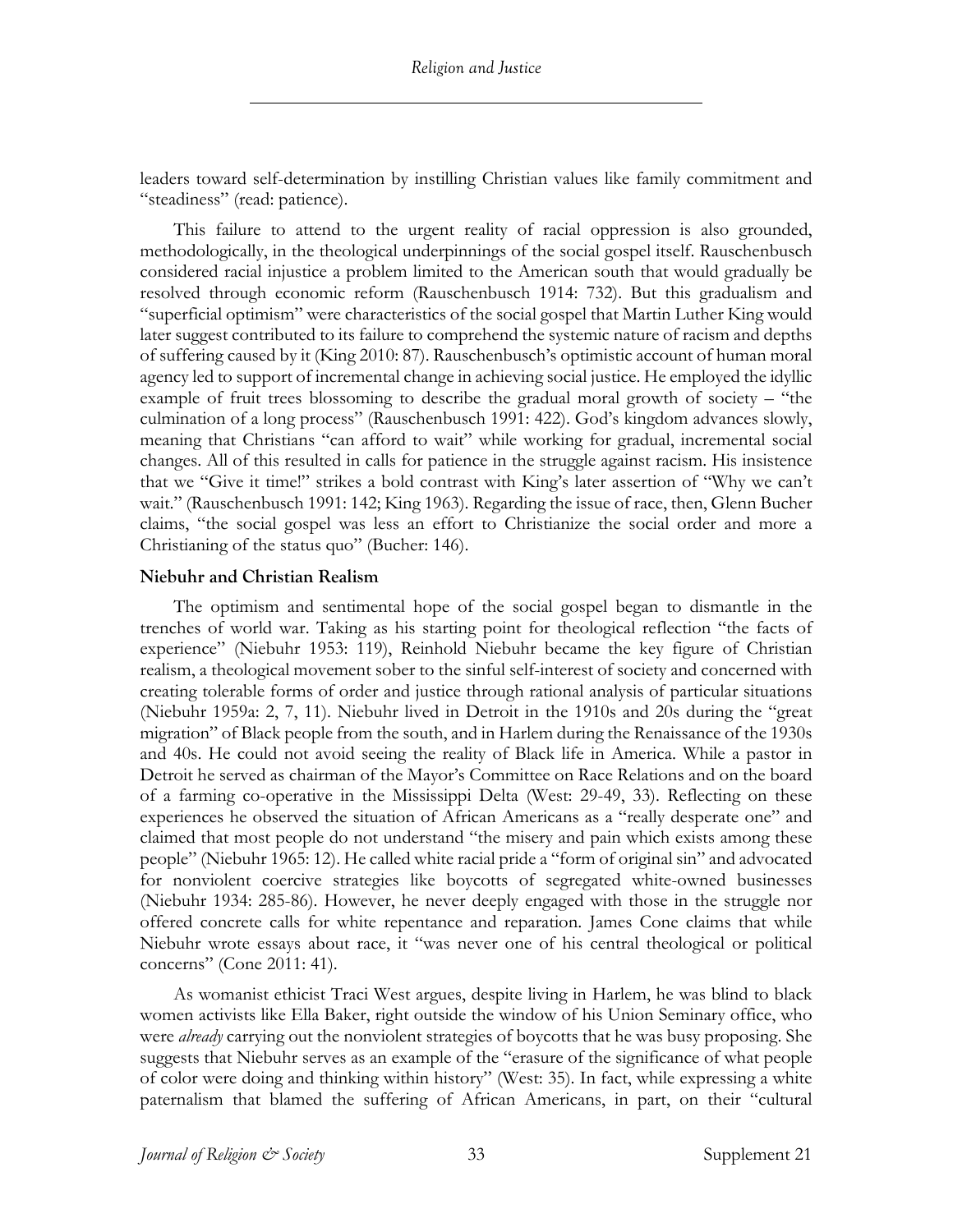backwardness" (Edwards: 18)<sup>7</sup> he expressed sympathy for white southerners opposed to school integration who had "honest scruples" about "common education for races with different cultural inheritances" (Niebuhr 1959b: 542). Patience and prudence were necessary measures to appease these anxious parents.

Again, methodologically, these were symptoms of his realist approach. It allowed him to recognize the reasons Black people were impatient with calls for patience, but still to believe that "prudence is what is demanded in such critical situations as this one" (Niebuhr 2015: 677) and to suggest that "on the side of minority groups a little more Christian realism [and compromise] would also have its advantages" (Niebuhr 2015: 652). These concerns are evinced by his worry that his former Detroit church would integrate too quickly or his claim that the *Plessy v. Ferguson* ruling mandating the separate-but-equal policy was "a very good doctrine for its day." This was because anything more radical would have prompted revolt (Niebuhr 1957: 150). Christian realists maintain a clear sense of human sinfulness and, therefore, tend to seek the most "realistic" solution available in a fallen world. This political pragmatism, however, often forces them into support of the status quo or gradualism. As Robert Bellah contends, a danger of Christian realism "is that one may be forced into the defense of established interests on the grounds that after all, human nature being what it is, this is the best we can expect" (369). Indicting the pragmatism of his realist theology, James Cone concludes, "Niebuhr had 'eyes to see' black suffering, but I believe he lacked the 'heart to feel' it as his own" (Cone 2011: 41).

The racial blindness of both Rauschenbusch and Niebuhr are revealing because they were not only two of America's most prominent and influential theologians, but were both respected as progressive social voices in their time. Both Rauschenbusch and Niebuhr were aware of racial injustice in the US, and unlike many theologians and pastors of their days, they determined to use the resources of their theological perspectives to address the issue. But each serves as an example of the ways white supremacy exists as a sinister "canopy" casting a wicked shadow over even the best-intended efforts (Douglas 2005: 9). They illuminate the power of white supremacy to prevent even progressive theologians and methods (ones that perceived themselves to be contributors to racial equality and progress) from fully taking hold of the reality of racism and taking down those crucified by racial oppression.

# **Hauerwas and Postliberal Theology**

Beginning his career in the waning years of the civil rights movement, Stanley Hauerwas became a key figure of postliberal theology, a method that self-consciously departed from the previous two threads. It explicitly condemned their cultural and political accommodation to liberalism, proposing instead a turn inward to the church's distinctiveness and commitment to its own formative narrative and practices. Hauerwas has written only a handful of essays on race despite a large corpus on issues from war to bioethics to disability, and admits that he does not engage the issue because he worries about instrumentalizing the struggle of African Americans for his own intellectual purposes. He claims that the Black experience is "not my story" to tell (Hauerwas 1997: 225). "That we continue in separate worlds is a deep sadness," he says, "but also a certain sense that white/black names different worlds that need to be

<sup>7</sup> See citations to Niebuhr's consistent use of this term in Edwards: 18.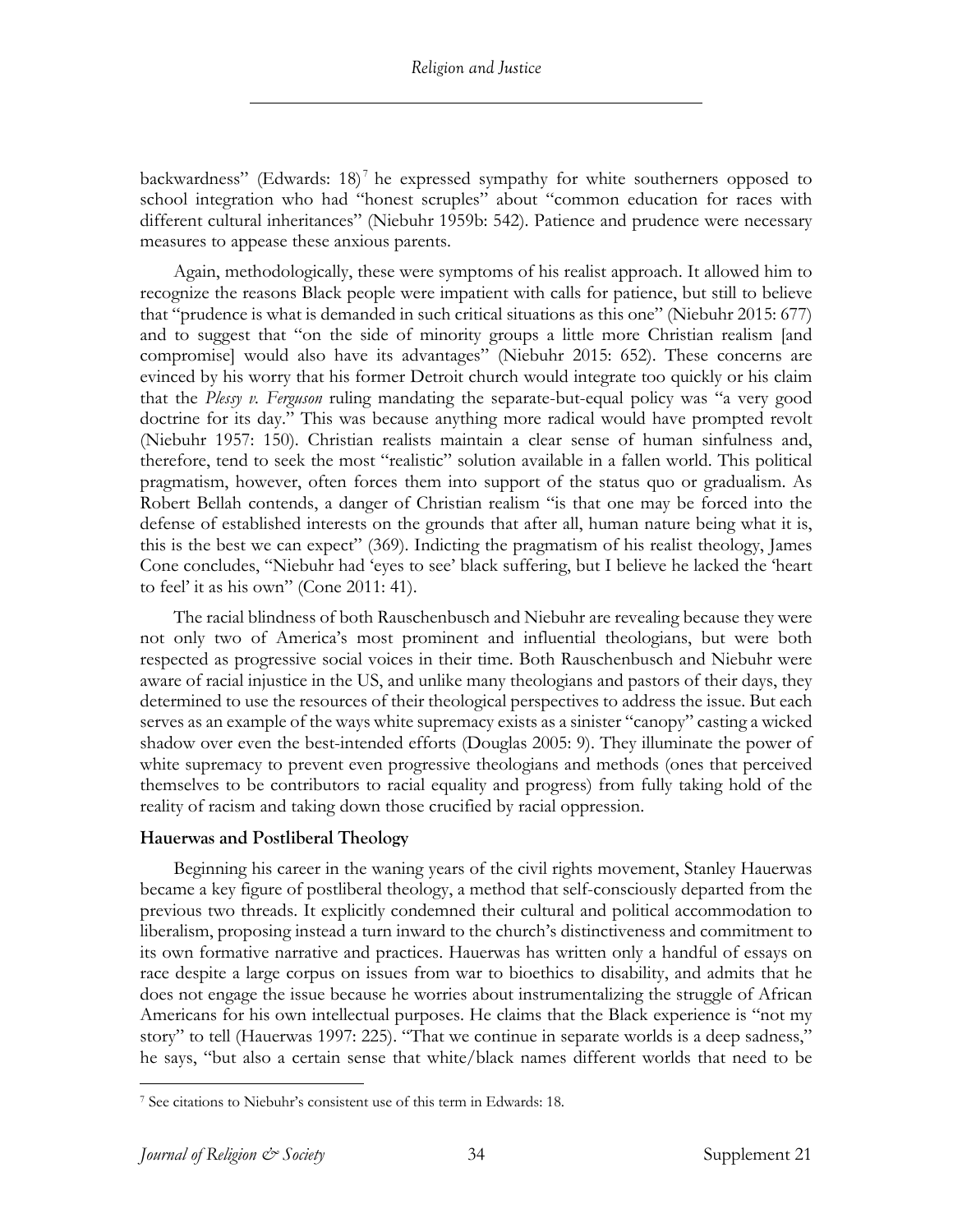respected" (Hauerwas 2015). His claim that "knowing whom I'm writing about makes it much easier" to write about an issue in light of his lack of attention to the issue (Hauerwas 2015), reveals his personal and epistemological distance from the realities of black suffering. All of this has led him to silence. 8

In the few times he has written about the topic, he has either weaponized race as a tool against liberalism or theologized it away from its empirical realities – both strategies of abstraction. In essays on King and on racial violence he instrumentalizes race and America's desire to forget its racist history as tools to critique liberalism (Hauerwas 1997: 225-34; 2000: 139-54). But more revealing, in one of his more recent treatment of race, he frames it as a doctrinal issue, specifically, "an effort to deny the sovereignty of God." He concludes that, "Once a person has truly seen this truth, that person can no longer be a racist" (Hauerwas 2008: 98). Yet by making such a move he evades the complexity of the issue and dismisses the insights of black theologians like James Cone that any theological account of race must begin with a social analysis – a taking hold of reality – in order to have any concrete effect (Cone 1982).

Both of these reactions reflect the essentializing tendencies in a postliberal account of narrative, in which the "white" story and "Black" story remain closed systems and can only be comprehended within the grammar of the community they form. Otherwise, they are incommensurable across different communities of formation. Hauerwas's disavowal of any language that smells of liberalism prevents him from appealing to mediating concepts like justice or democratic process to find language to bridge these stories.<sup>9</sup> His only attempt to do so in a theological register (racism is really a misunderstanding of God's sovereignty) simply obfuscates the concrete realities of racism (Hauerwas 2008: 98).

Hauerwas's postliberal white theology offers an important contrast to Rauschenbusch and Niebuhr. He saw them as erring on the side of cultural accommodation.<sup>10</sup> While this rejects some of the ways white supremacy had infused their theology, his alternative only reified other elements of white supremacy. That is, in Hauerwas's rejection of their cultural or political accommodation, we see the way he positions racism as a sin outside of the church. By rejecting the sins of the world and turning inward to the story and practices of the church for moral formation, Hauerwas believes Christians can avoid racism. But this fails to understand racism as a "distortion in the grammar of the Christian faith" itself (Logan: 525) and forsakes the role of the church in perpetuating racism through its historical support of slavery and Jim Crow and continued segregation and general unwillingness to support secular movements for racial justice. Thus, while Hauerwas's postliberal theology attempts to correct for some of the methodological oversights in both the social gospel and Christian realism, it

<sup>8</sup> For a more comprehensive assessment of Hauerwas's silence on racism see Norris. Some material used here with permission.

<sup>9</sup> See both Albrecht and Stout for criticisms of Hauerwas's aversion to language of liberalism, justice, or democracy. For a pithy example of this aversion simply read the subtitle of Hauerwas's *After Christendom: How the Church Is to Behave if Freedom, Justice, and a Christian Nation Are Bad Ideas* (1991).

<sup>10</sup> See, for example, Hauerwas 2001, in which he contends that Niebuhr "assumed that Christianity must be tested by standards generally accepted by the intellectual elites of the day" (87).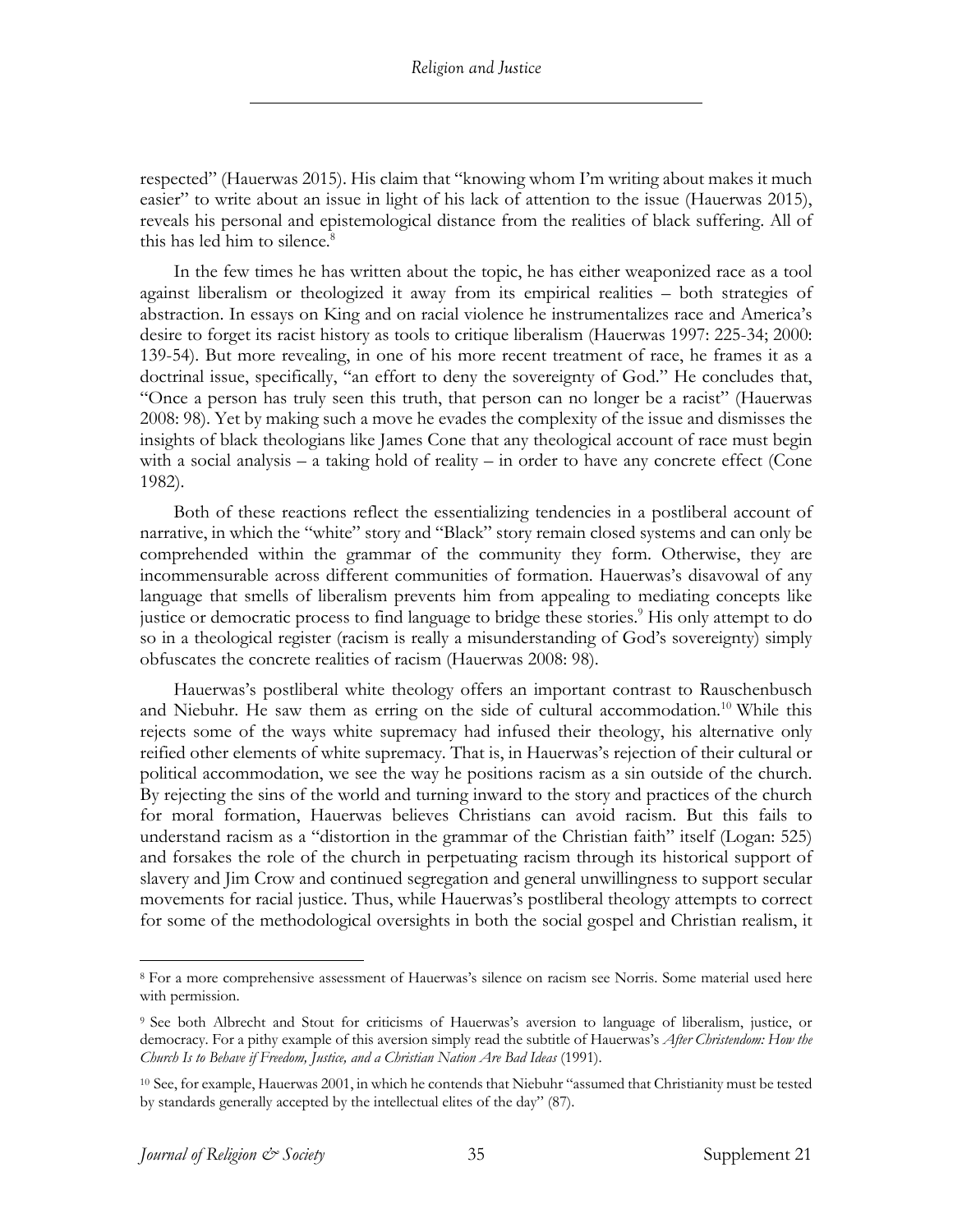succumbs to another form of blindness and abstraction when it comes to taking hold of the U.S. reality of white supremacy.

#### **Cone and Black Liberation Theology**

Reflecting on this history of white Protestant theology in America, James Cone, the founder of Black liberation theology, observes, "Whether we speak of Jonathan Edwards, Walter Rauschenbusch, or Reinhold Niebuhr as America's greatest theologian, none of them made the rejection of white supremacy central to their understanding of the gospel." He adds, "It takes a lot of theological blindness to do that" (Cone 2011: 159). Cone began his career following the assassination of Martin Luther King, Jr., and ensuing riots across U.S. cities. He returned home to his Black neighborhood, and, from an office in his brother's AME church, launched Black liberation theology with his 1969 *Black Theology and Black Power*. He developed a theological method that spoke to the reality of the black experience in America and recognized the blindnesses in white theology. He insisted, "[White theologians] do not recognize the narrowness of their experience and the particularity of their theological expressions" (Cone 1975a: 126). In other words, white theologians are blind to the contextually dependent nature of all theology (Cone 1969: 73). We do not recognize how our theologies already reflect the reality that has taken hold of us – a reality distanced from and unconcerned about black suffering.

Cone appeals, methodologically, to Ludwig Feuerbach and Karl Marx to argue for the contextuality of all intellectual thought. This means that all thinking is dependent on a social *a priori*, but this is particularly true for theological thinking. "Theology is subjective speech about God," he notes, "a speech that tells us far more about the hopes and dreams of certain God-talkers than about the Maker and Creator of heaven and earth" (Cone 1975a: 40, 38). Ideas do not have independent existence but are a social product of theologians' reflections about divine things, and are always intertwined with manifestations of actual life. In other words, revelation is universal and eternal; but theological talk about that revelation is always filtered through human experience (Cone 1975a: 39). One cannot understand revelation to be a deposit of fixed doctrines, because there is no truth outside of the concrete historical events in which people are engaged as agents (Cone 1984: 148).<sup>11</sup> In this sense, theology is secondorder critical reflection upon a people's prior affirmations and political commitments. All questions and answers about the gospel are filtered through their social contexts and actually reveal more about the material conditions of a given society than they do some abstract and universal truth about God.

Allowing that all theology is situated in history means understanding that it is a task performed by human beings and must begin with "the human situation as perceived from a particular standpoint of a given people" (Cone 1984: 148). Theological speech is always limited by history, time, and community. "It is interested language," Cone says, "reflecting the values and aspirations of a particular people in a particular time and place" (Cone 1975b: 144). Theological discourse attempts to advance toward the truth and discern the character and

<sup>&</sup>lt;sup>11</sup> He appeals to Gustavo Gutierrez, who claims, "Theology is done by persons who, whether they know it or not, are caught up in particular social processes. Consequently, all theology is in part a reflection of this or that concrete process. Theology is not something disembodied or atemporal'" (Cone 1984: 172).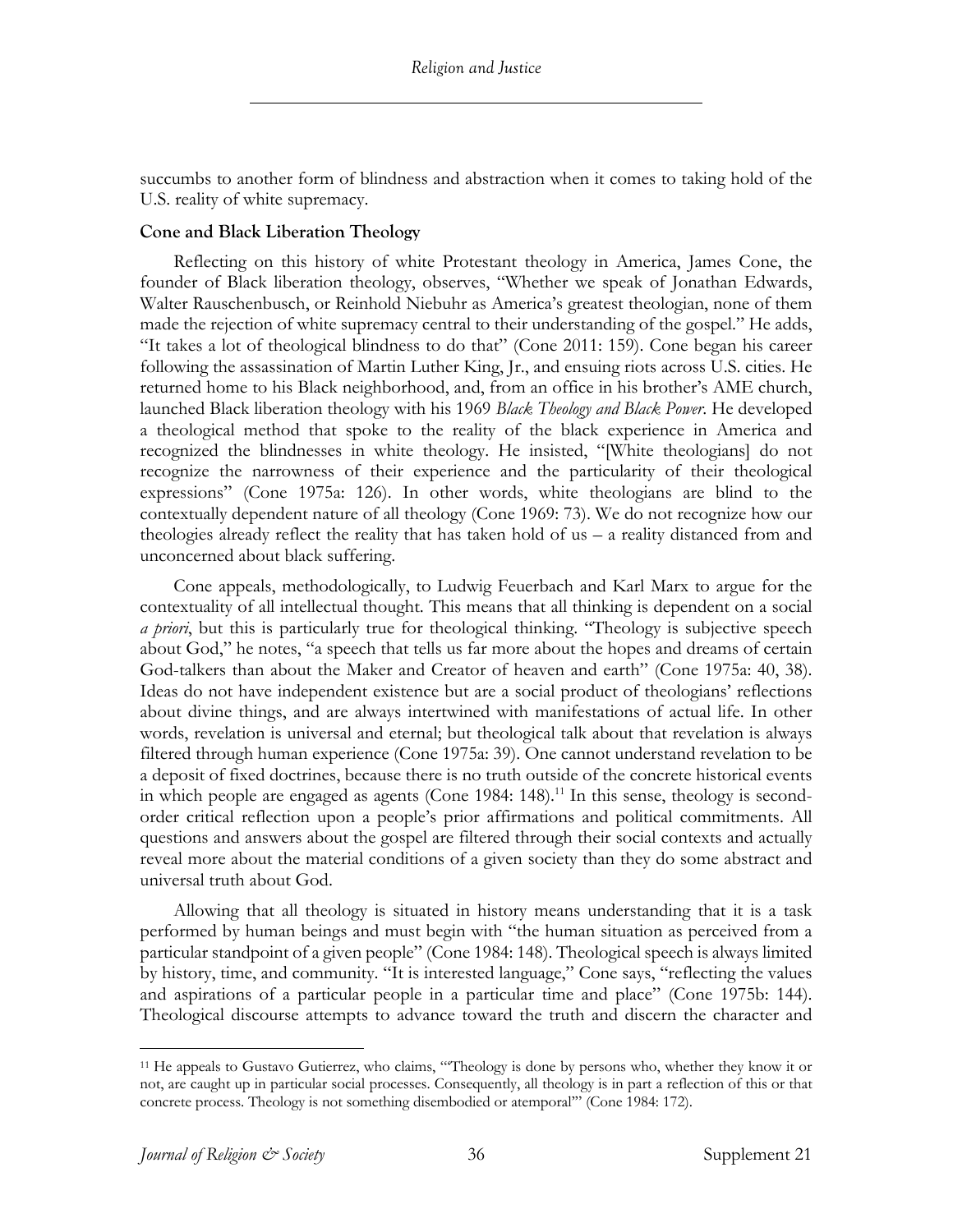activity of God. It reveals something about the meaning of the world around us, but this meaning is inflected through the context and experience of the ones doing and reading the theology. This means that theology must self-reflexively engage with the concrete reality and context within which it is developed.

This is true for white Protestant theology today. I write this in a time that some call "the end of white Christian America" (Jones). For the last century and a half, these three movements have helped construct a culture of "white Christian America" that has dominated U.S. politics and society. And while demographic and religious shifts signal the waning of this cultural monopoly, its legacy of racism and supremacy live on. And whatever comes next will have to reflect on and confront this history and reality.

#### **Ellacuría and Cone: A New Theological Model**

In conclusion I will demonstrate the ways that Cone's theology corrects for the blindnesses and evasions in white Protestant theology and provides resources for a different model of doing theology in the U.S. context – one that begins by taking hold of our shared reality. Cone directs his writing primarily to the Black community for the purpose of their liberation and self-determination. While he criticizes white theology, white theologians are not his primary concern. In fact, he addresses Niebuhr substantively in only one chapter of one book (Cone 2010: 30-64), and rarely if ever references Rauschenbusch or Hauerwas. In many ways, he is simply not that concerned with us. Consequently, while he does offer a different model of theology, he does not suggest ways that white theologians ought to apply that model to our own work. He compels white Christians to "become black" with the Black Christ as the only way of joining in solidarity with the "crucified peoples" (Cone 1969: 151; 1970: 124- 25). Yet he does not provide a map or method for how white Christians might do so. Some interpretive work is necessary in order to convey the gravity of his criticism for white theology and to uncover the resources he offers us for correcting our old habits. In what follows in this section, I argue for the ways Cone provides resources for white Protestant theologians by examining his theological method through the framework provided by another theologian concerned with the "crucified people," Ignacio Ellacuría.

Each of the old, white Protestant models addressed above begins with a theological system that diagnoses social problems from a distance and, from this unreflective position, proposes antidotes. But this model assumes that our divine ideas will make us well, that we can contest sins like racism by thinking rightly about God or rightly about society without first engaging with those suffering from these sins. This model ends up proposing that we can unmake our racism by patiently waiting on God, calculating the most realistic step, or properly understanding the sovereignty of God.

With the aid of Ellacuría and Cone, we must now refuse this way of thinking about the theological task. Instead, theology must begin with "the human situation as perceived from a particular standpoint of a given people" as its point of departure (Cone 1984: 172). In other words, their model reveals that we cannot properly discern the work of God in the world without "taking hold of our reality" and taking bodies down from the cross. Now I should note a couple disclaimers regarding what I mean by "their model." First, Cone's debt to Latin American liberation theology is ambiguous. Despite emerging simultaneously, Cone does not often reference liberation theologians in his work, aside from a few quotations of Gustavo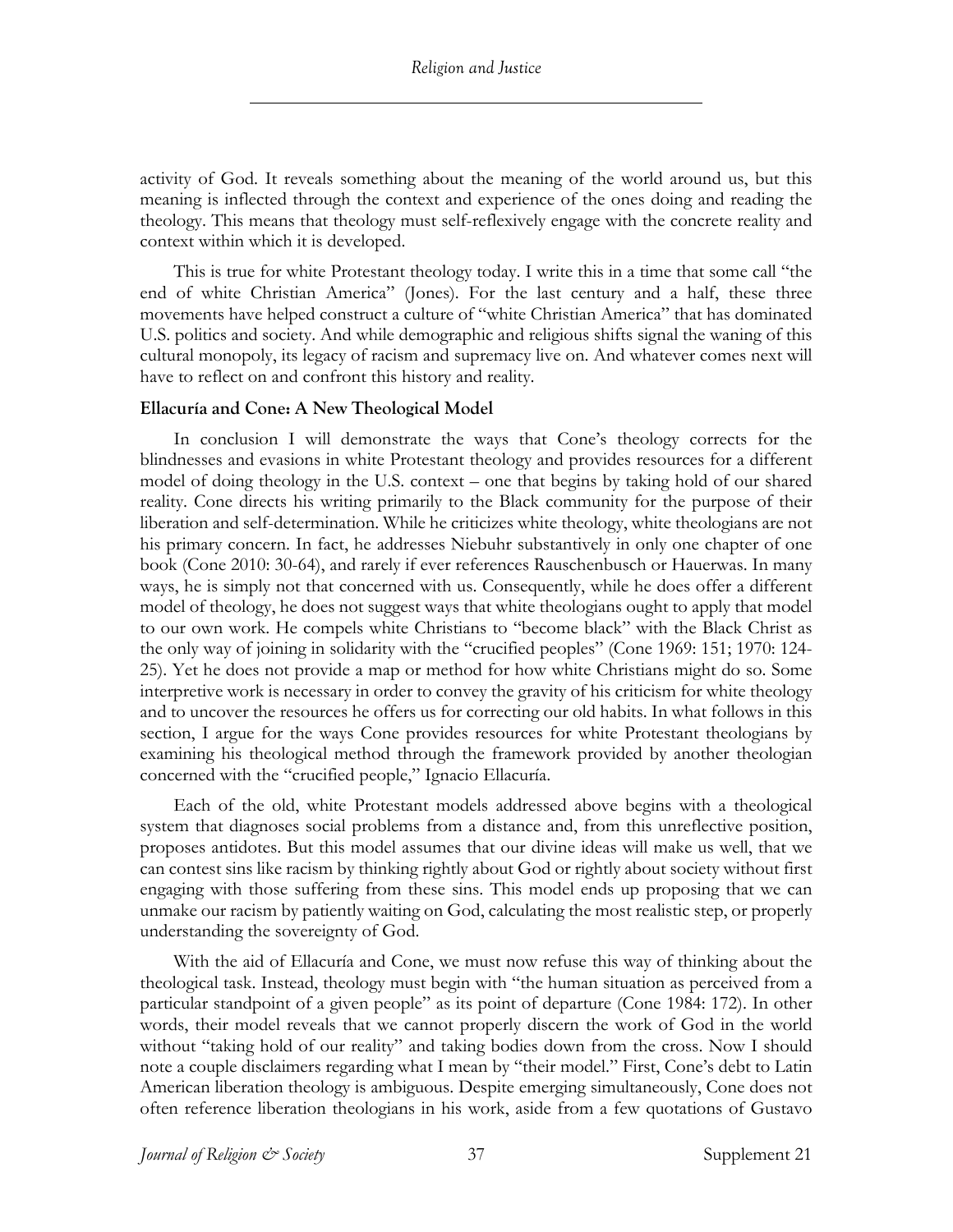Gutierrez, a couple chapters on international conferences, and the reference to Ellacuría noted above. Second, correcting the mistakes of white theology was never Cone's objective. The analysis of and corrections to the mistakes of the social gospel, realism, and postliberalism in this essay are my own use of Cone's work for critical self-reflection upon my own theological heritage. Still, my argument is if white American Protestant theologians were to take seriously Ellacuría's claim about the task of theology, then we would turn to a theologian like Cone as our guide, and our work in taking hold, bearing, and taking responsibility for reality would look something like what follows in this final section.

# *Taking Hold of Reality*

Taking hold of our reality compels theology to include social analysis to illuminate its social location and uncover the structural roots of its position as oppressed, oppressor, or both (Cone 1984: 174). Theology proceeds in dialogue with social theory, Cone says, and learns from liberation theology to "actualize its Christian identity through social analysis and political participation on behalf of the victims of economic justice" (Cone 1982: 140).

In the U.S. context of racial oppression against Black bodies, spanning 400 years from Middle Passage to prison industrial complex, this analysis requires memory. White people must remember our own racial malformation and examine the ignorance, distance, and methodologies that allowed the theology of white Christian America to cultivate and perpetuate white supremacy. Cone writes, "Whites today cannot separate themselves from the culture that lynched blacks, unless they confront their history and expose the sin of white supremacy" (Cone 2011: 165). Despite our inclinations to forget this past and move hastily toward reconciliation, we cannot easily dispense with the history that informs our formation (Butler: 170). 12

This requires addressing painful memories of our collective past. "My hope is that whites will be redeemed from their blindness," Cone says, "and open their eyes to the terror of their deeds so they will know we are all of one blood and what we do to others we do to ourselves" (Cone 2015). Joining womanist theologians M. Shawn Copeland, Angela D. Sims, and Kelly Brown Douglas who point to the history of lynching to inform an analysis of racial oppression (see Copeland 2010, 2018; Sims; and Douglas 2015), he says, "If white people and black people are going to be reconciled, they have to do that looking at the lynched bodies, the enslaved bodies, the Trayvon Martins. You've got to look them in the eye, their mothers, their fathers, their future" (Cone 2016). And then allow our theology to develop from that standpoint.

# *Bearing the Burden of Reality*

Taking hold of reality by looking at the lynched bodies, past and present, suggests the second task of theology – bearing the burden of the reality we see. Reckoning with this collective history and its persistent effects, according to Cone, necessarily takes the form of repentance. Despite all three of the white Protestant theologians resisting the Protestant individualism that views repentance as an individual act, they never saw it as an act that

<sup>&</sup>lt;sup>12</sup> Judith Butler reminds us that I cannot simply "dispense with the history of my formation." I can only struggle against repeating its effects. "The point is not to eradicate the condition's of one's own production," she says, "but only to assume responsibility for living a life that contests the determining power of that production" (170).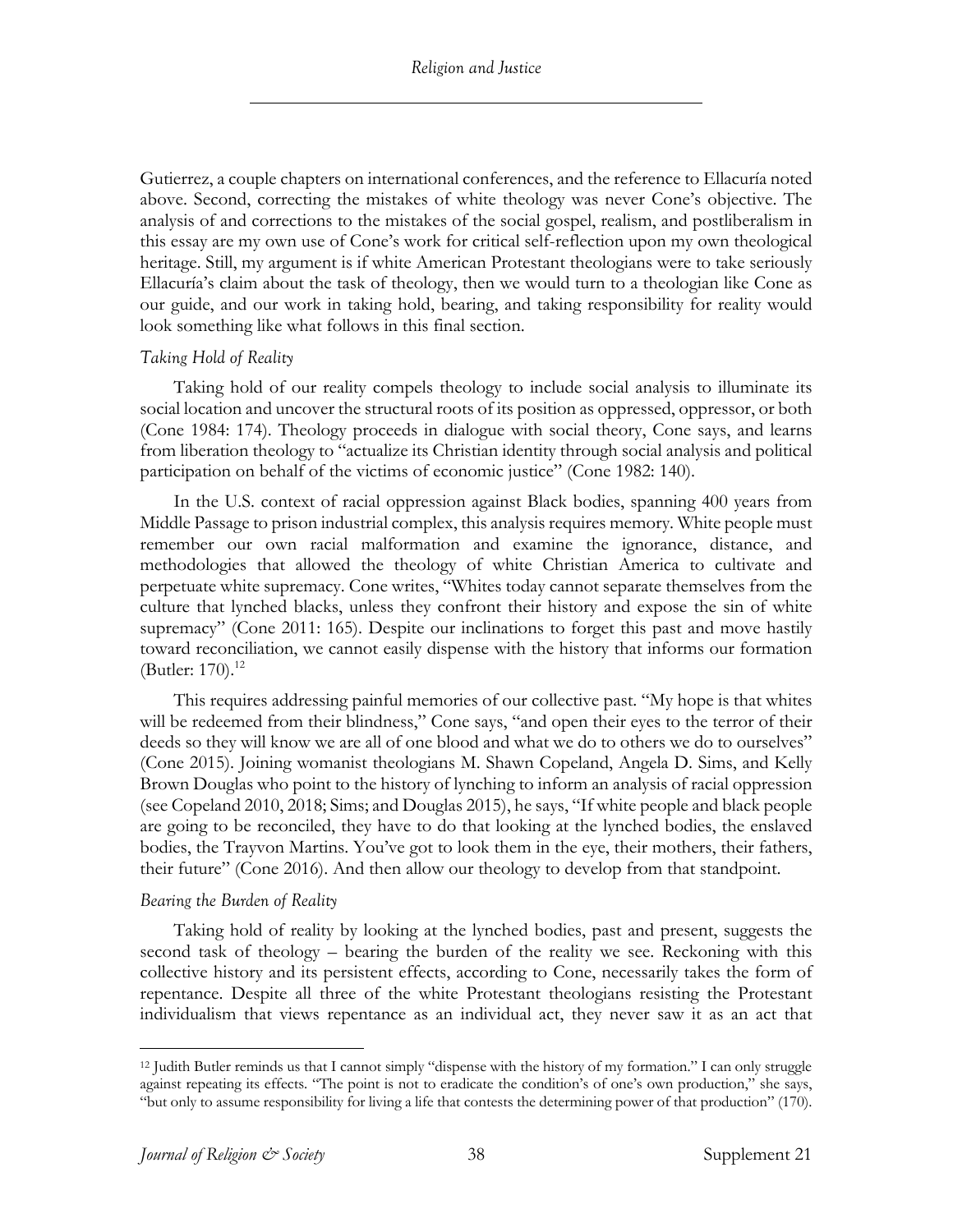involved submitting to the group to which one repents. Hauerwas, in an essay actually titled "Bearing Reality," admits that philosophical – or perhaps even theological – discourse is often "an attempt at 'deflection,'" a way of making "bodies mere facts that may or may not be relevant to the issue at hand" (Hauerwas 2013: 145-46).<sup>13</sup> He contends that theology should not be used as a superficial solution to the difficulties of reality, but, instead, points us to the church as a community that helps us go on living without engaging in false hopes (Hauerwas 2013: 157).

This view of the task of theology proposed by Hauerwas approaches the repentant mode that Cone enjoins. Yet, it still stops short of suggesting that repentance – and thus, the task of bearing the burden of reality – demands listening to the voices of others re-narrate our story in ways to which we were deaf. White Christians must continually challenge our whiteness by submitting in full accountability to black leaders and theologians until our "value system is now defined by the oppressed engaged in the liberation struggle" (Cone 1975a: 242-43). In this way, repentance breaks down the incommensurability and distance (conceptual or physical) between the white and black story that inhibited Rauschenbusch, Niebuhr, and Hauerwas, and places the history of white theology "at another's feet, for another's adjudication." This is an ultimate act of "turning toward the other" in openness to "transforming, and being transformed by, the other" (Mathewes: 210). (I should add that while my historical account and appeal to Cone have focused this article on anti-Black racism, equally important projects could continue Ellacuría's legacy by taking hold of Latinx bodies impacted by the US's repressive immigration and asylum policies, or accounting for the intersectional ways in which white supremacy generates multiple and overlapping forms of oppression based on race, gender, class, or sexuality.)

# *Taking Responsibility for Reality*

Finally, remembrance leads to repentance, and repentance is completed in repair. Reparation rejects the paternalistic racial relationship expressed by Rauschenbusch and Niebuhr; rather, taking responsibility for the reality that white supremacy has created demands actively destroying whiteness by working alongside the oppressed, taking on their risks, and discerning the redistribution of resources and power. This may take shape through the giving of or advocacy for monetary reparations, or other means. The form of reparations, like the theology that precipitates them, is also contextual: those responsible for redress must be attentive to what specifically the survivors are seeking.

Cone calls this last step "becoming black with Christ" (Cone 1990: 204). This is not a naïve and patient optimism, a pragmatic support for the status quo, or an incommensurable system of closed experiences prohibiting solidarity. Rather, Cone's model is the ultimate act of taking responsibility for reality, forsaking whiteness by sharing in the passions, sorrows, and risks of the oppressed community in the hope and active pursuit of God's liberating reign. Like the Black Christ watching over the sacred site of racial massacre in a Salvadoran village, Cone insists that Christ is not neutral and universal, but identifies in life and death with the oppressed of the earth. The one who "bore the nature of reality in his own body" (Bonhoeffer:

<sup>13</sup> I thank Joe Lenow for reminding me of this reference.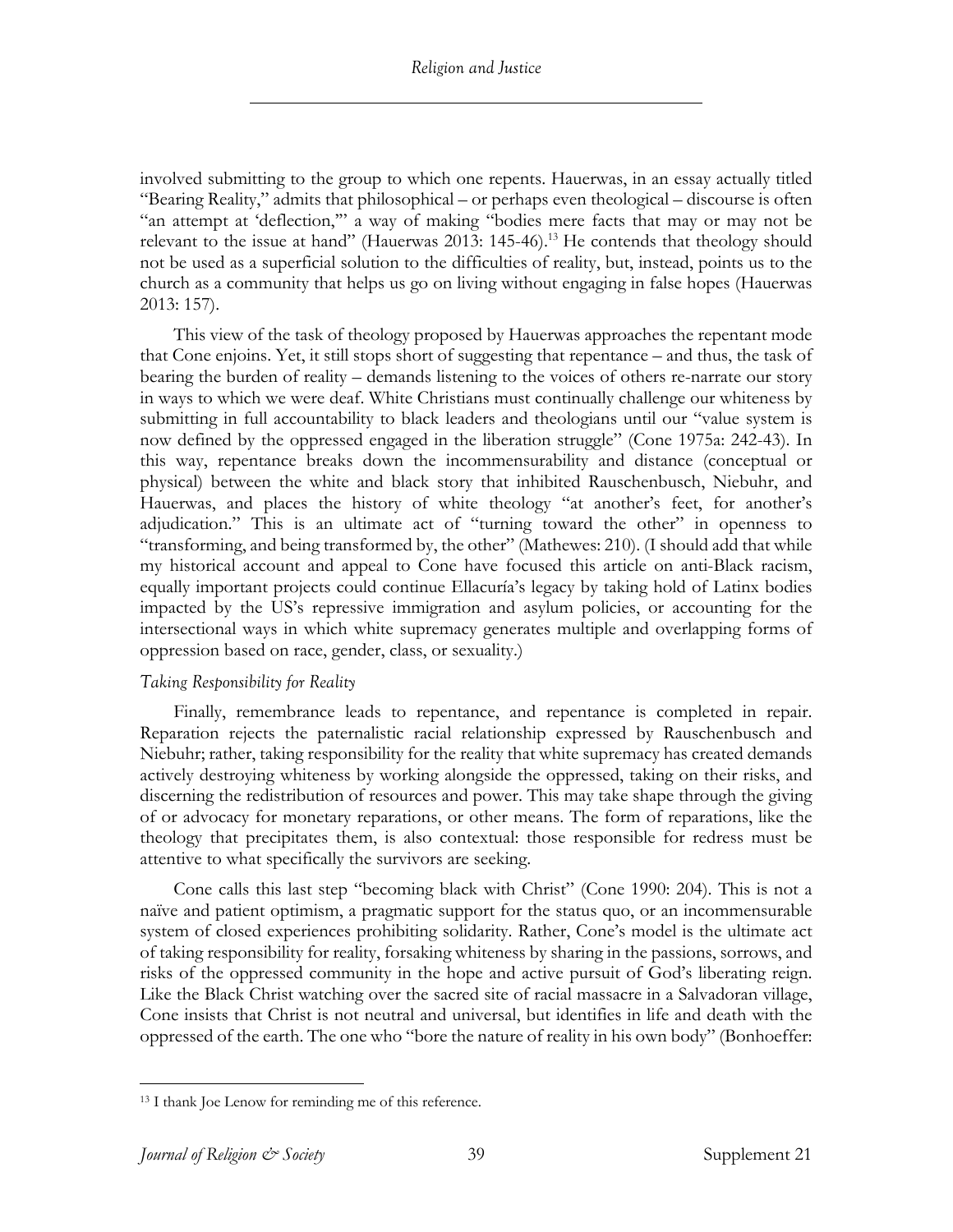231) calls all his followers to take hold of our reality by standing at the foot of the cross *and* the lynching tree and taking down the crucified people.

# **Bibliography**

Albrecht, Gloria

| 1995 | The Character of Our Communities: Toward an Ethics of Liberation for the Church. |
|------|----------------------------------------------------------------------------------|
|      | Nashville: Abingdon Press.                                                       |

#### Ashley, J. Matthew

2006 "Contemplation in the Action of Justice: Ignacio Ellacuría and Ignatian Spirituality." Pp. 144-67 in *Love that Produces Hope: The Thought of Ignacio Ellacuría*. Edited by Kevin F. Burke and Robert Lassalle-Klein. Minneapolis: Collegeville Press.

#### Bellah, Robert

1970 "Christian Realism." *Theology Today* 26: 367-70.

#### Bonhoeffer, Dietrich

2009 *Dietrich Bonhoeffer: Ethics*. Dietrich Bonhoeffer Works 6. Edited by Clifford J. Green. Minneapolis: Fortress Press.

# Bucher, Glenn R.

1973 "Social Gospel and Racism." *Union Seminary Quarterly Review* 28: 146-73.

# Butler, Judith

2009 *Frames of War: When is Life Grievable?* Brooklyn: Verso Books.

# Cone, James H.

| 1969  | Black Theology and Black Power. Maryknoll: Orbis Books.                                             |
|-------|-----------------------------------------------------------------------------------------------------|
| 1970  | A Black Theology of Liberation. Maryknoll: Orbis Books.                                             |
| 1975a | God of the Oppressed. Maryknoll: Orbis Books.                                                       |
| 1975b | "The Story Context of Black Theology." Theology Today 32: 144-50                                    |
| 1982  | "Christian Faith and Political Praxis." Encounter 43: 129-41.                                       |
| 1984  | For My People. Maryknoll: Orbis Books.                                                              |
| 1990  | A Black Theology of Liberation. 20th anniversary edition. Maryknoll: Orbis Books.                   |
| 2011  | The Cross and the Lynching Tree. Maryknoll: Orbis Books.                                            |
| 2015  | "The Cry of Black Blood." Martin Luther King Lecture delivered at Duke<br>Divinity School. April 1. |
| 2016  | Interview with the author in New York City. April 12.                                               |
| 2018  | Said I Wasn't Gonna Tell Nobody: The Making of a Black Theologian. Maryknoll:<br>Orbis Books.       |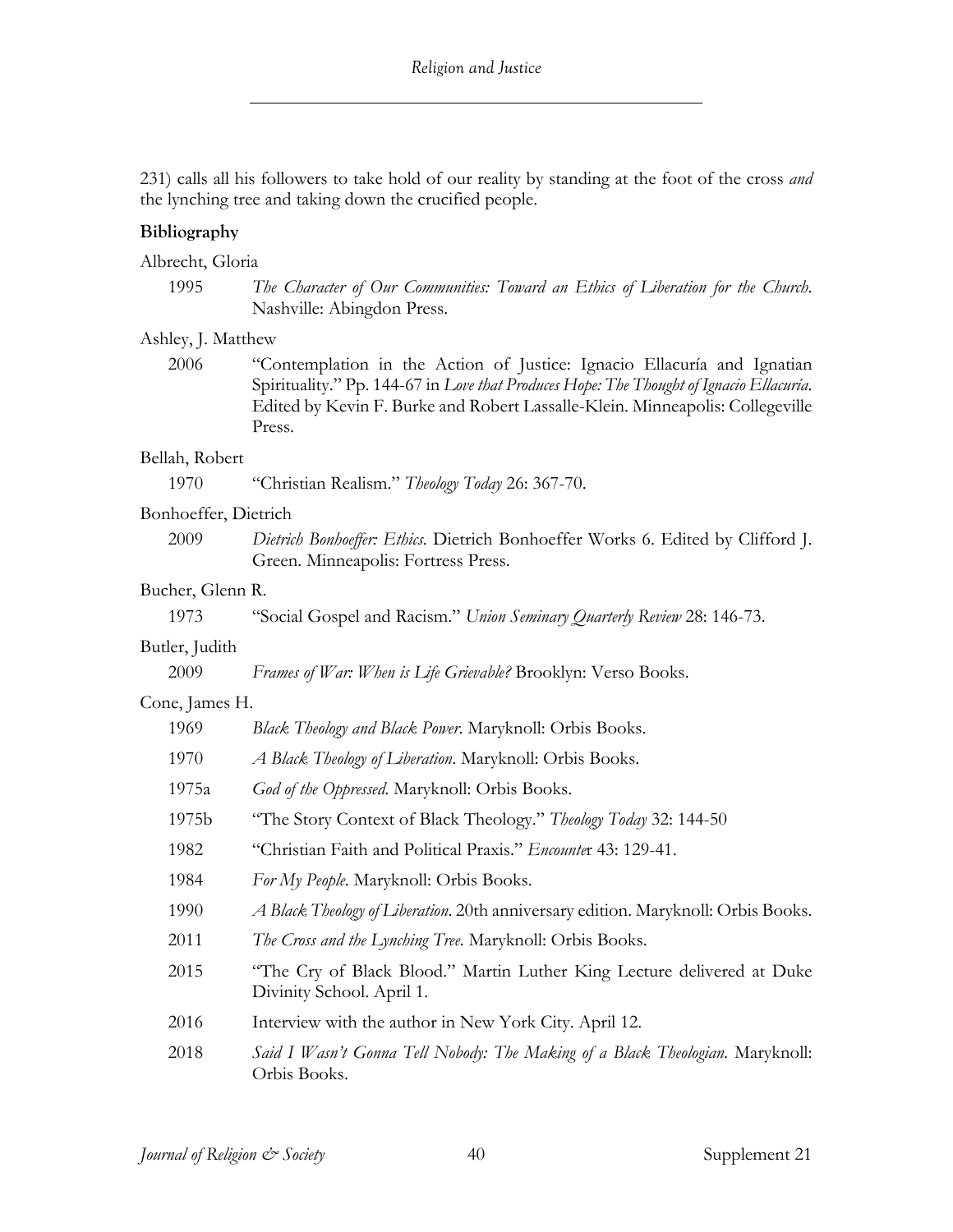| Copeland, M. Shawn |
|--------------------|
|--------------------|

| 2010                 | Enfleshing Freedom: Bodies, Race, and Being. Minneapolis: Fortress Press.                                                                                                                                                                                                                                                    |
|----------------------|------------------------------------------------------------------------------------------------------------------------------------------------------------------------------------------------------------------------------------------------------------------------------------------------------------------------------|
| 2018                 | Knowing Christ Crucified: The Witness of African American Religious Experience.<br>Maryknoll: Orbis Books.                                                                                                                                                                                                                   |
| Douglas, Kelly Brown |                                                                                                                                                                                                                                                                                                                              |
| 2005                 | What's Faith Got To Do With It? Black Bodies/Christian Souls. Maryknoll: Orbis<br>Books.                                                                                                                                                                                                                                     |
| 2015                 | Stand Your Ground: Black Bodies and the Justice of God. Maryknoll: Orbis Books.                                                                                                                                                                                                                                              |
| Edwards, Herbert O.  |                                                                                                                                                                                                                                                                                                                              |
| 1971                 | "Racism and Christian Ethics in America." Katallagete 3: 15-24.                                                                                                                                                                                                                                                              |
| Ellacuría, Ignacio   |                                                                                                                                                                                                                                                                                                                              |
| 1975a                | "Hacia una fundamentación filosófica del método teológico latinoamericano."<br>Estudios Centroamericanos 322-323: 409-25.                                                                                                                                                                                                    |
| 1975b                | "Laying the Philosophical Foundations of a Latin American Theological<br>Method" Translated by Kevin F. Burke and J. Matthew Ashley. In Liberacion y<br>cautiverio: Debates en torno al metodo de la teologia en America Latina. Edited by<br>Enrique Dussel and Enrique Ruiz Maldonado. Mexico City: Comité<br>organizador. |
| 1987                 | "Aporte de la teología de la liberación a las religiones abrahamicas en la<br>superación del individualismo y del positivismo." Revista Latinoamericana de<br>Teología 10: 3-28.                                                                                                                                             |
| 1991                 | "Lectura latinoamerica de los Ejercicios Espirituales de san Ignacio." Revista<br>Latinoamericana de Teología 23: 111-47.                                                                                                                                                                                                    |
| 1993a                | "The Crucified People." Trans. Phlip Berryman and Robert Barrin. Pp. 580-<br>603 in Mysterium Liberationis: Fundamental Concepts of Liberation Theology. Edited<br>by Ignacio Ellacuría and Jon Sobrino. Maryknoll: Orbis Books.                                                                                             |
| 1993b                | "Utopia and Prophecy in Latin America." Translated by James R. Brockman.<br>Pp. 289-327 in Mysterium Liberationis: Fundamental Concepts of Liberation Theology.<br>Edited by Jon Sobrino and Ignacio Ellacuría. Maryknoll: Orbis Books.                                                                                      |
| Guth, Karen V.       |                                                                                                                                                                                                                                                                                                                              |
| 2020                 | "Laying Claim to Martin Luther King Jr. and the Civil Rights Legacy: An<br>Ethical Assessment of Social Gospel Historiography." Journal of Religious Ethics<br>48: 26-44.                                                                                                                                                    |
| Hauerwas, Stanley    |                                                                                                                                                                                                                                                                                                                              |
| 1991                 | After Christendom: How the Church Is to Behave if Freedom, Justice, and a Christian<br>Nation Are Bad Ideas. Nashville: Abingdon Press.                                                                                                                                                                                      |
| 1997                 | Wilderness Wanderings: Probing Twentieth-Century Theology and Philosophy. Boulder:<br>Westview Press.                                                                                                                                                                                                                        |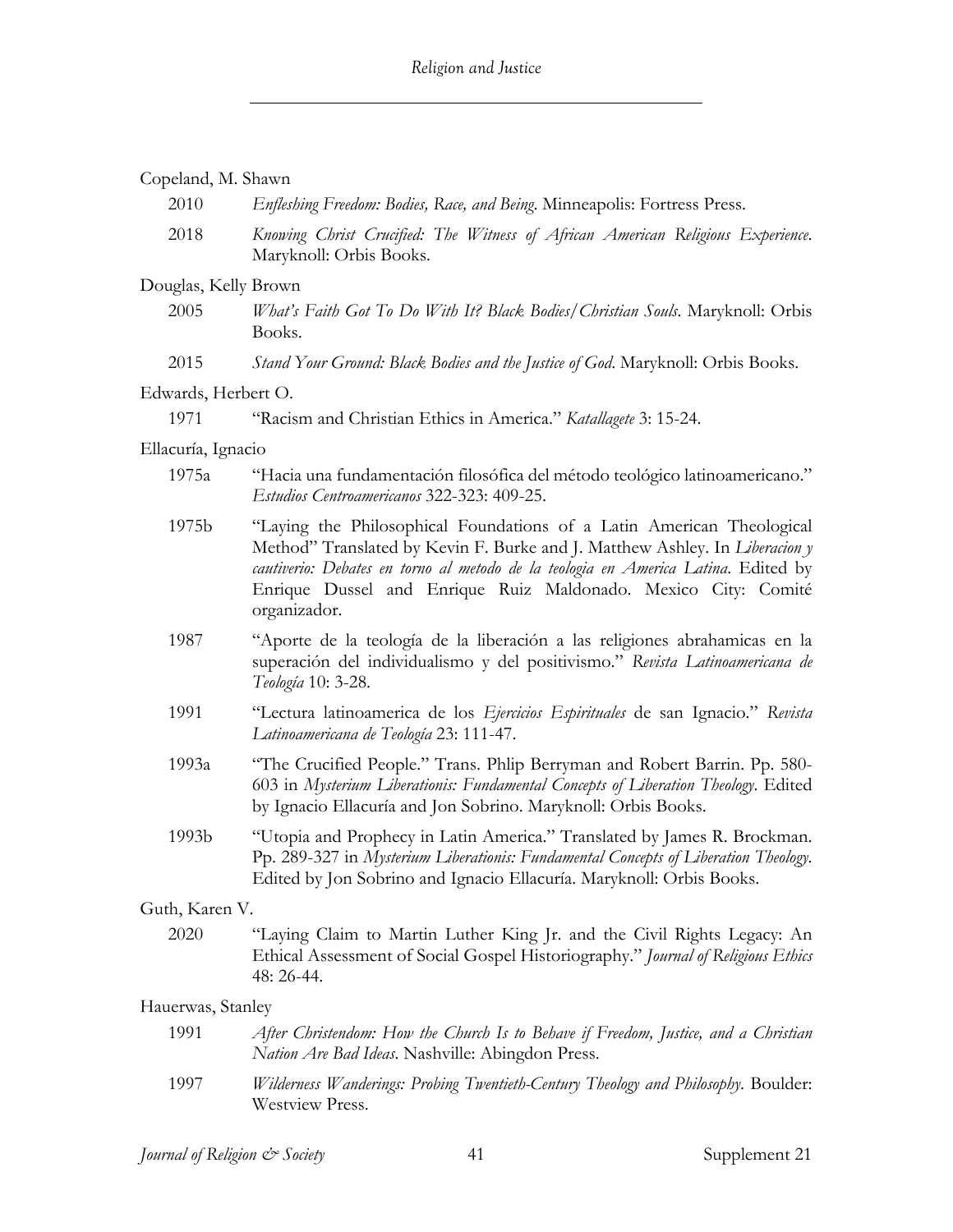| 2000                     | A Better Hope: Resources for a Church Confronting Capitalism, Postmodernity, and<br>America. Grand Rapids: Brazos Press.                                                                                                                                                                               |
|--------------------------|--------------------------------------------------------------------------------------------------------------------------------------------------------------------------------------------------------------------------------------------------------------------------------------------------------|
| 2001                     | With the Grain of the Universe: The Church's Witness and Natural Theology. Grand<br>Rapids: Brazos Press.                                                                                                                                                                                              |
| 2008                     | Christianity, Democracy, and the Radical Ordinary: Conversation Between a Radical<br>Democrat and a Christian. With Romand Coles. Eugene: Cascade Books.                                                                                                                                               |
| 2013                     | Approaching the End: Eschatological Reflections on Church, Politics, and Life. Grand<br>Rapids: Eerdman's Publishing.                                                                                                                                                                                  |
| 2015                     | Interview with the author in Durham, NC. February 25.                                                                                                                                                                                                                                                  |
| Healy, Nicholas          |                                                                                                                                                                                                                                                                                                        |
| 2014                     | Hauerwas: A Very Critical Introduction. Grand Rapids: Eerdmans.                                                                                                                                                                                                                                        |
| Jones, Robert P.         |                                                                                                                                                                                                                                                                                                        |
| 2016                     | The End of White Christian America. New York: Simon and Schuster.                                                                                                                                                                                                                                      |
| King, Jr., Martin Luther |                                                                                                                                                                                                                                                                                                        |
| 1963                     | Why We Can't Wait. New York: Harper and Row.                                                                                                                                                                                                                                                           |
| 2010                     | Stride Toward Freedom: The Montgomery Story. Boston: Beacon Press.                                                                                                                                                                                                                                     |
| Lassalle-Klein, Robert   |                                                                                                                                                                                                                                                                                                        |
| 2006                     | "Ignacio Ellacuría's Debt to Xavier Zubiri: Critical Principles for a Latin<br>American Philosophy and Theology of Liberation." Pp. 88-127 in The Love that<br>Produces Hope: The Thought of Ignacio Ellacuría. Edited by Kevin F. Burke and<br>Robert Lassalle-Klein. Collegeville: Liturgical Press. |
| Logan, James             |                                                                                                                                                                                                                                                                                                        |
| 2006                     | "Liberalism, Race, and Stanley Hauerwas." CrossCurrents 55: 522-33.                                                                                                                                                                                                                                    |
| Mathewes, Charles        |                                                                                                                                                                                                                                                                                                        |
| 2010                     | Republic of Grace: Augustinian Thoughts for Dark Times. Grand Rapids: Eerdmans.                                                                                                                                                                                                                        |
| Niebuhr, Reinhold        |                                                                                                                                                                                                                                                                                                        |
| 1934                     | Reflections on the End of an Era. New York: Charles Scribner's Sons.                                                                                                                                                                                                                                   |
| 1953                     | Christian Realism and Political Problems. New York: Charles Scribner's Sons.                                                                                                                                                                                                                           |
| 1957                     | Love and Justice: Selections from the Shorter Writings of Reinhold Niebuhr. Edited by<br>D. B. Robertson. Louisville: Westminster John Knox Press.                                                                                                                                                     |
| 1959a                    | "The Problem of a Protestant Social Ethic." Union Seminary Quarterly Review 15:<br>$1-11.$                                                                                                                                                                                                             |
| 1959b                    | "The Church in the World." Theology Today 16: 542-48.                                                                                                                                                                                                                                                  |
| 1965                     | Man's Nature and His Communities: Essays on the Dynamics and Enigmas of Man's<br>Personal and Social Existence. New York: Rowman and Littlefield.                                                                                                                                                      |